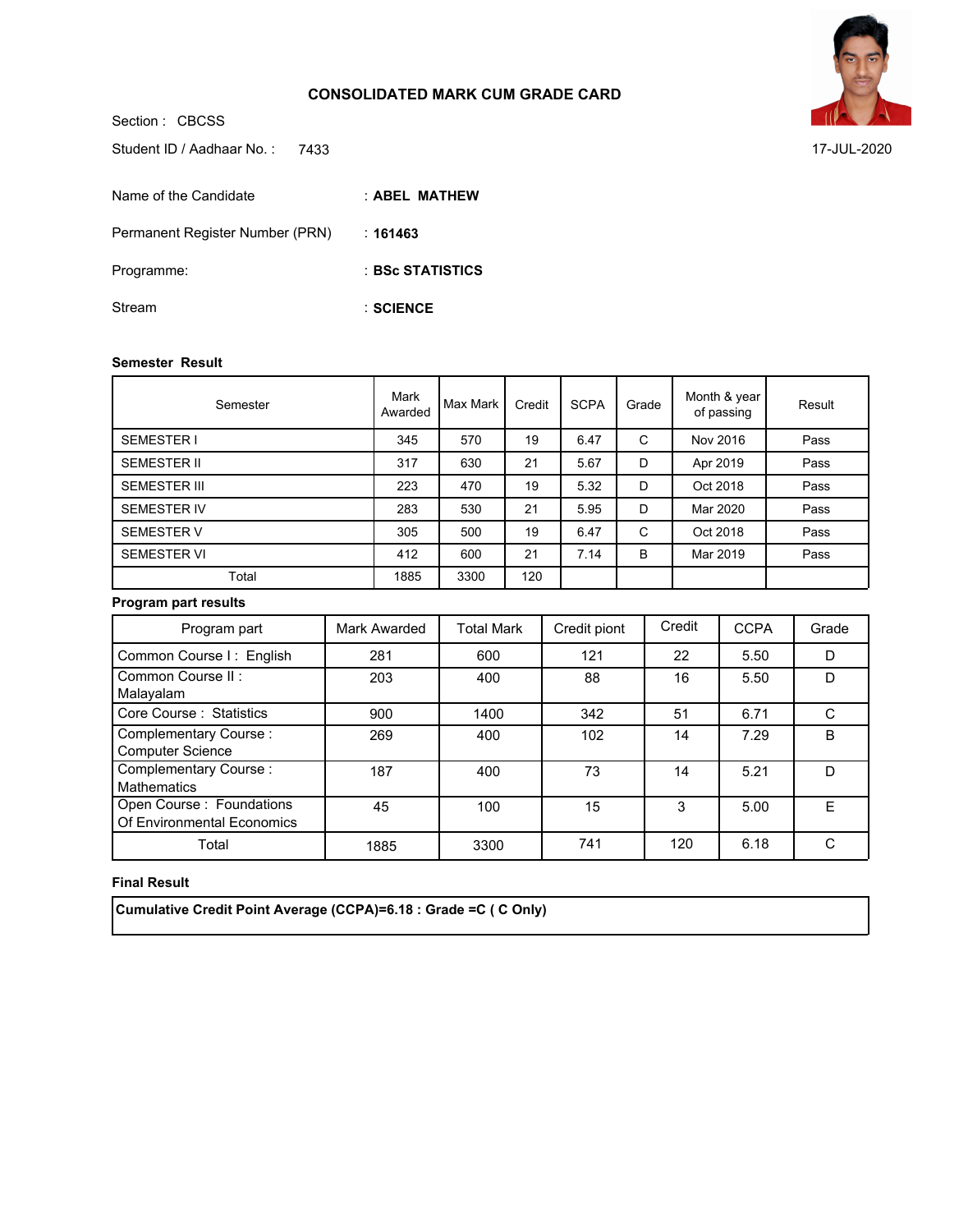## **CONSOLIDATED MARK CUM GRADE CARD**



7429 17-JUL-2020

**ELIZABETH K ELDHOSE** : **161480** : **BSc STATISTICS** : **SCIENCE** : Student ID / Aadhaar No.: 7429 Name of the Candidate Permanent Register Number (PRN) Programme: Stream

#### **Semester Result**

Section : CBCSS

| Semester            | Mark<br>Awarded | Max Mark | Credit | <b>SCPA</b> | Grade | Month & year<br>of passing | Result |
|---------------------|-----------------|----------|--------|-------------|-------|----------------------------|--------|
| <b>SEMESTER I</b>   | 364             | 570      | 19     | 7.11        | B     | Oct 2017                   | Pass   |
| <b>SEMESTER II</b>  | 403             | 630      | 21     | 6.86        | C     | Apr 2020                   | Pass   |
| <b>SEMESTER III</b> | 296             | 470      | 19     | 6.95        | C     | Oct 2018                   | Pass   |
| <b>SEMESTER IV</b>  | 350             | 530      | 21     | 7.10        | B     | Mar 2018                   | Pass   |
| <b>SEMESTER V</b>   | 350             | 500      | 19     | 7.74        | B     | Oct 2018                   | Pass   |
| <b>SEMESTER VI</b>  | 485             | 600      | 21     | 8.29        | A     | Mar 2019                   | Pass   |
| Total               | 2248            | 3300     | 120    |             |       |                            |        |

## **Program part results**

| Program part                                      | Mark Awarded | <b>Total Mark</b> | Credit piont | Credit | <b>CCPA</b> | Grade |
|---------------------------------------------------|--------------|-------------------|--------------|--------|-------------|-------|
| Common Course I: English                          | 295          | 600               | 121          | 22     | 5.50        | D     |
| Common Course II: Hindi                           | 297          | 400               | 128          | 16     | 8.00        | B     |
| Core Course: Statistics                           | 1077         | 1400              | 417          | 51     | 8.18        | А     |
| Complementary Course:<br><b>Computer Science</b>  | 317          | 400               | 117          | 14     | 8.36        | A     |
| Complementary Course:<br><b>Mathematics</b>       | 214          | 400               | 83           | 14     | 5.93        | D     |
| Open Course:<br><b>Fundamentals Of Accounting</b> | 48           | 100               | 15           | 3      | 5.00        | F     |
| Total                                             | 2248         | 3300              | 881          | 120    | 7.34        | B     |

#### **Final Result**

 **Cumulative Credit Point Average (CCPA)=7.34 : Grade =B ( B Only)**